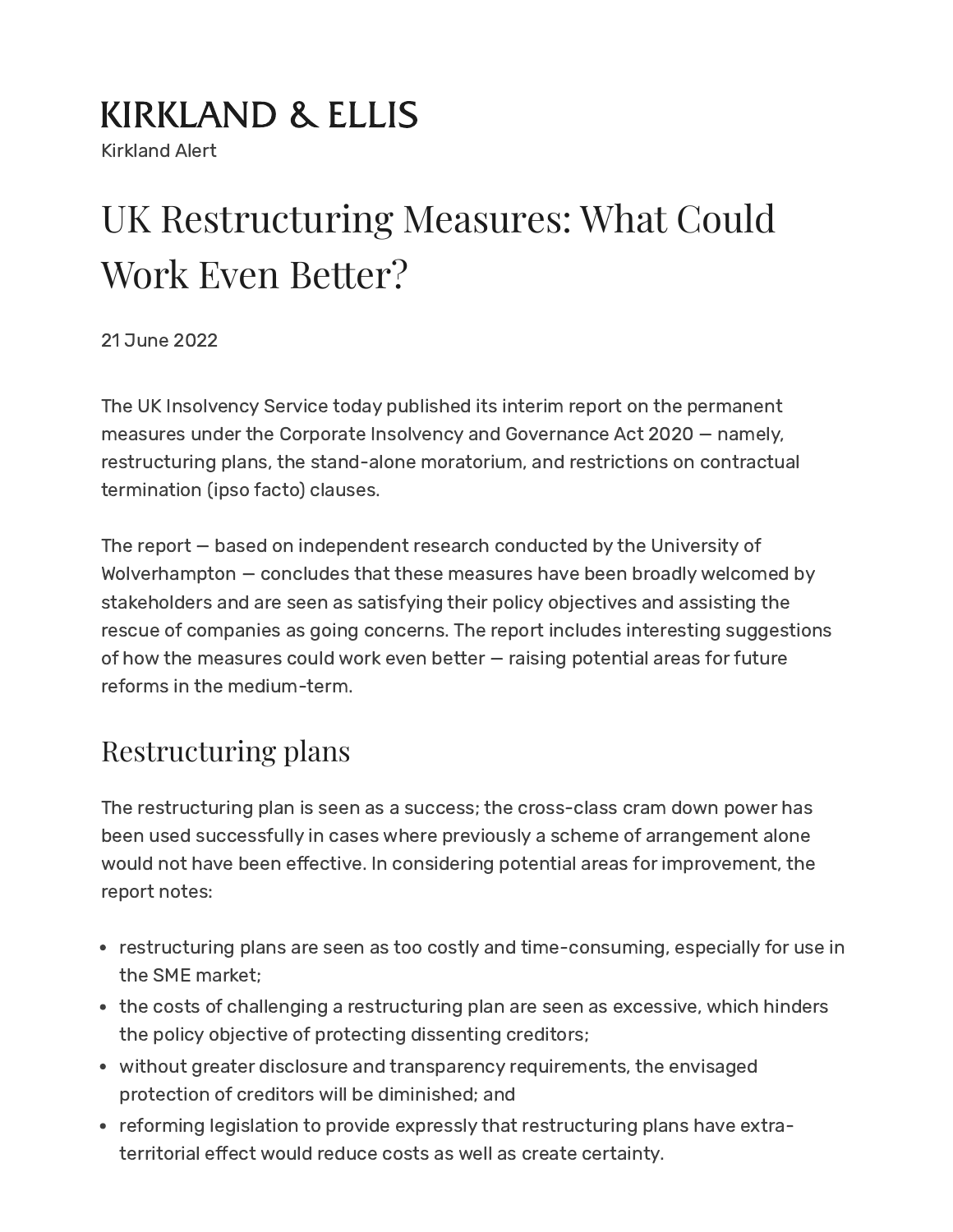# Moratorium

The report states that the standalone moratorium has been used successfully and has satisfied its policy objectives — although its use has so far been limited to the SME market, in part owing significant eligibility constraints.

# Suspension of ipso facto (termination) clauses

There is a lack of evidence as to the practical operation of this measure, as pandemicrelated measures effectively allowed many companies to avoid entering a formal insolvency procedure. However, the measure is broadly seen as a helpful power in helping to ensure a business can be turned around and jobs saved, satisfying the policy objective of preventing companies in insolvency procedures from being held hostage by suppliers.

Kirkland attorneys participated in interviews with the research team as part of their 'expert sampling' research process. The report is [here](https://www.gov.uk/government/publications/corporate-insolvency-and-governance-act-2020-interim-report-march-2022/corporate-insolvency-and-governance-act-2020-interim-report-march-2022).

### Author

### Kate [Stephenson](https://www.kirkland.com/lawyers/s/stephenson-kate)

Partner / [London](https://www.kirkland.com/offices/london)

# Related Services

### Practices

- [Restructuring](https://www.kirkland.com/services/practices/restructuring)
- International & [Cross-Border](https://www.kirkland.com/services/practices/restructuring/international-and-crossborder-insolvency) Insolvency

# Suggested Reading

19 October 2022 - 22 October 2022 Speaking [Engagement](https://www.kirkland.com/events/speaking-engagement/2022/10/the-national-conference-of-bankruptcy-judges) The National Conference of Bankruptcy Judges